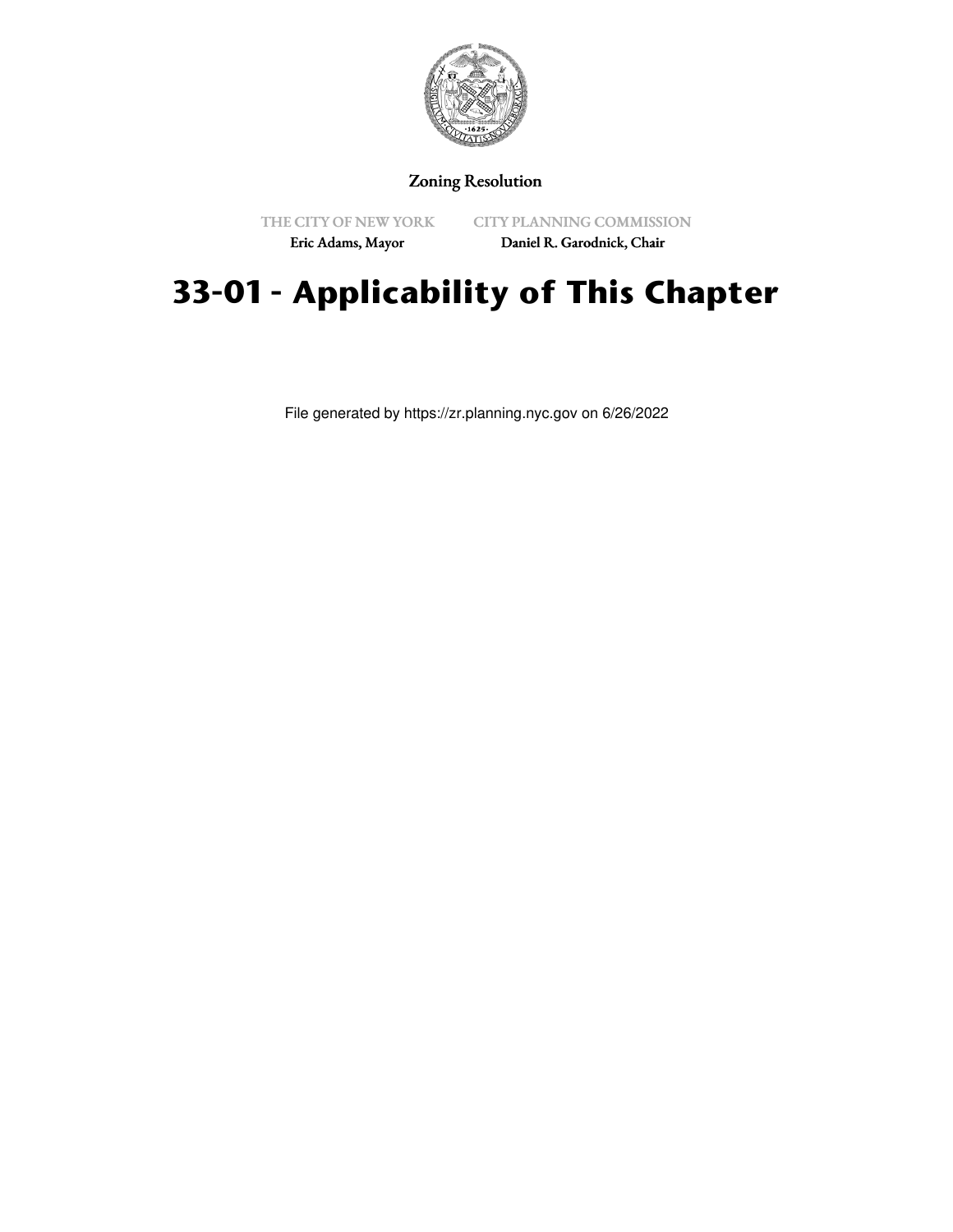# **33-01 - Applicability of This Chapter**

LAST AMENDED 10/10/2013

The #bulk# regulations of this Chapter apply to #commercial buildings#, #community facility buildings# or #buildings# used partly for #commercial# #use# and partly for #community facility# #use#, on any #zoning lot# or portion of a #zoning lot# located in any #Commercial District#, including all #developments# or #enlargements#. As used in this Chapter, the term "any #building#" shall therefore not include a #residential building# or a #mixed building#, the #bulk# regulations for which are set forth in Article III, Chapter 4, and Article III, Chapter 5, respectively. In addition, the #bulk# regulations of this Chapter, or of specified sections thereof, also apply in other provisions of this Resolution where they are incorporated by cross reference.

Existing #buildings or other structures# that do not comply with one or more of the applicable #bulk# regulations are #noncomplying# #buildings or other structures# and are subject to the regulations set forth in Article V, Chapter 4.

Special regulations applying to #large-scale residential developments# or #community facility# #uses# in #large-scale residential developments# are set forth in Article VII, Chapter 8 and special regulations applying to #large-scale community facility developments# are set forth in Article VII, Chapter 9.

Special regulations applying only in Special Purpose Districts are set forth in Articles VIII, IX, X, XI, XII, XIII and XIV.

All C6-1A Districts shall comply with the regulations of C6-1 Districts except as set forth in Sections 33-12, paragraph (c), 33- 13, paragraph (b) and 33-15, paragraph (a).

In Manhattan Community Districts 1, 2, 3, 4, 5 and 6, Brooklyn Community Districts 1, 2, 6 and 8, and Queens Community Districts 1 and 2, the #conversion# of non-#residential# #floor area#, to #residences# in #buildings# erected prior to December 15, 1961, or January 1, 1977, as applicable, shall be subject to the provisions of Article I, Chapter 5 (Residential Conversion Within Existing Buildings), unless such #conversions# meet the requirements for #residential# #development# of Article II (Residence District Regulations).

Special regulations applying in the #waterfront area# are set forth in Article VI, Chapter 2.

Special regulations applying in the #flood zone# are set forth in Article VI, Chapter 4.

#### **33-011 - Quality Housing Program**

LAST AMENDED 3/22/2016

The applicability of the Quality Housing Program to #commercial buildings#, #community facility buildings# or #buildings# used partly for #commercial# #use# and partly for #community facility# #use# is set forth in this Section.

In C1 and C2 Districts mapped within R6 through R10 Districts with a letter suffix, and in C1-6A, C1-7A, C1-8A, C1-8X, C1- 9A, C2-6A, C2-7A, C2-7X, C2-8A, C4-2A, C4-3A, C4-4A, C4-4D, C4-4L, C4-5A, C4-5D, C4-5X, C4-6A, C4-7A, C5-1A, C5-2A, C6-2A, C6-3A, C6-3D, C6-3X, C6-4A or C6-4X Districts, all #buildings# shall comply with the applicable height and setback regulations for #Quality Housing buildings# set forth in Article III, Chapter 5. Special regulations are set forth for #buildings# containing #long-term care facilities# or philanthropic or non-profit institutions with sleeping accommodations in Section 33-012 (Special provisions for certain community facility uses).

#### **33-012 - Special provisions for certain community facility uses**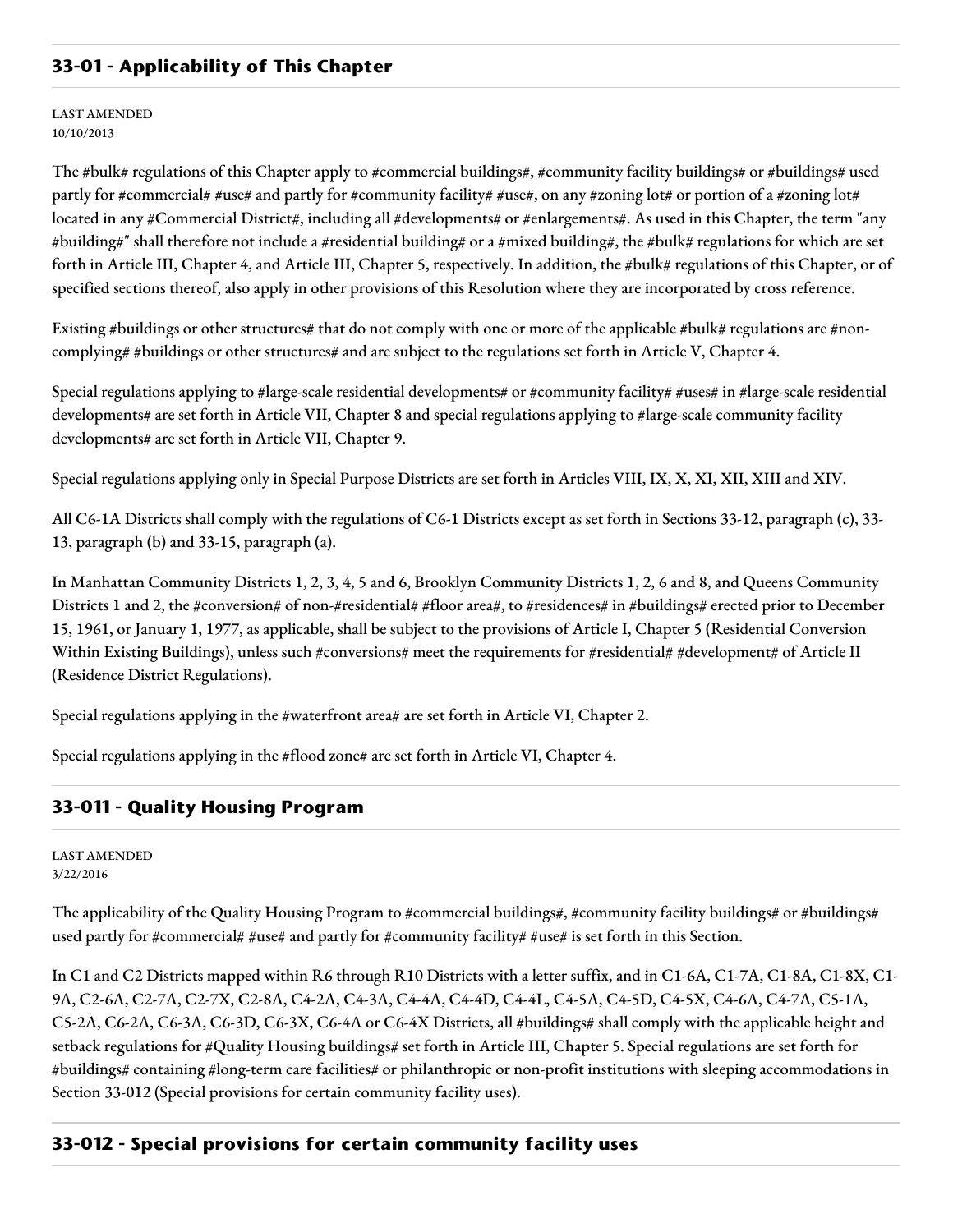#### LAST AMENDED 3/22/2016

The provisions of this Section shall apply to #buildings# containing #long-term care facilities# or philanthropic or non-profit institutions with sleeping accommodations, as listed in Use Group 3.

#### (a)  $\#$ Buildings# containing #long-term care facilities#

(1)  $\#$  Commercial Districts# with a residential equivalent of an R1 or R2 District

In C1 or C2 Districts mapped within R1 or R2 Districts, where a #long-term care facility# is permitted pursuant to Section 74-901, the #bulk# regulations of this Chapter shall apply. The maximum #floor area ratio# for such #long-term care facilities# shall not exceed the applicable #floor area ratio# of paragraph (b) of Section 33-121 (In districts with bulk governed by Residence District bulk regulations), except as permitted by the City Planning Commission pursuant to Section 74-902 (Certain community facility uses in R1 and R2 Districts and certain Commercial Districts).

(2) #Commercial Districts# with a residential equivalent of an R3 through R5 District

In C1 or C2 Districts mapped within R3-2 Districts, or within R4 or R5 Districts without a letter or number suffix, or in C3 Districts without a letter suffix, or in C4-1 Districts, the #bulk# regulations of Article II, Chapter 3 applicable to #affordable independent residences for seniors#, inclusive, shall apply to #buildings#, or portions thereof, containing #long-term care facilities#, except as follows:

- (i) the #lot coverage# provisions of Section 23-144 shall not apply;
- (ii) the minimum size of #dwelling unit# provisions of Section 23-23 shall not apply;
- (iii) the #yard# regulations of Sections 33-20 and 33-30 shall apply in lieu of Sections 23-40 and 23-50;
- (iv) in C1 or C2 Districts mapped within R3-2 Districts or in C3 Districts without a letter suffix, the height and setback provisions of Section 33-40 shall apply in lieu of Section 23-60; and
- (v) in C1 or C2 Districts mapped within R5 Districts or in C4-1 Districts, the provisions of paragraph (j)(2) of Section 23-631 shall be modified so that the height of a #building# containing #long-term care facilities# may be increased to 55 feet beyond 25 feet of the #street line# on any #zoning lot#.

In all such Districts, the Commission may permit the #bulk# regulations of this Chapter to apply pursuant to the special permit in Section 74-903 (Certain community facility uses in R3 to R9 Districts and certain Commercial Districts).

The #Residence District# within which such #Commercial Districts# are mapped, or the applicable residential equivalent set forth in the tables in Section 35-23 (Residential Bulk Regulations in Other C1 or C2 Districts or in C3, C4, C5 or C6 Districts) shall be used to determine the applicable #residential# #bulk# regulations of Article II, Chapter 3.

In C1 or C2 Districts mapped within R3-1, R3A, R3X, R4-1, R4A, R4B, R5A, R5B or R5D Districts, or in C3A Districts, the #bulk# regulations of this Chapter shall apply to #community facility buildings#, or the #community facility# portion of a #building# containing #long term care facilities#, as applicable. The maximum #floor area ratio# for such #long-term care facilities# shall not exceed the applicable #floor area ratio# of paragraph (d) or (e) of Section 33-121, as applicable, except as permitted by the Commission pursuant to Section 74-903.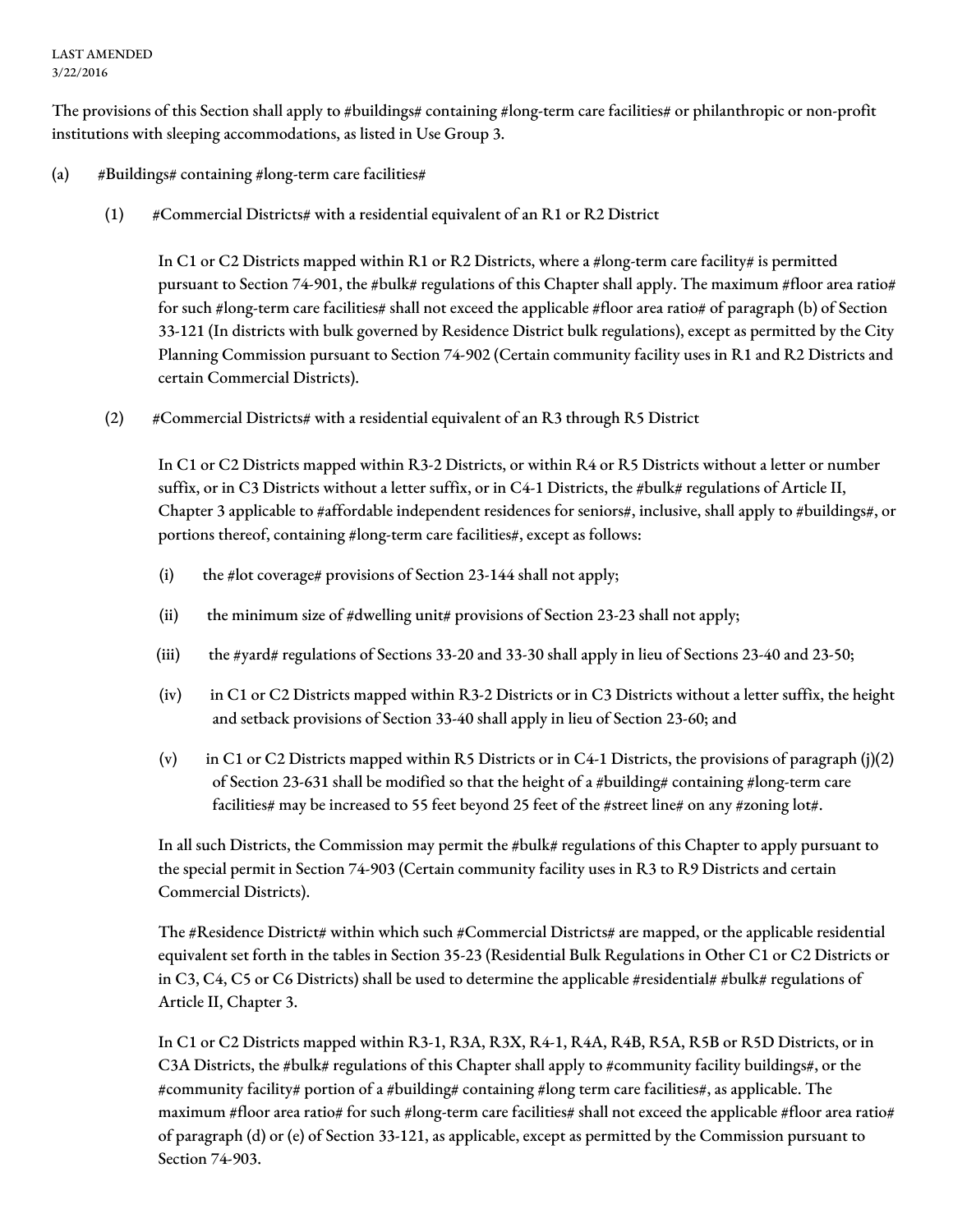### (3) #Commercial Districts# with a residential equivalent of an R6 through R10 District

In C1 or C2 Districts mapped within R6 through R10 Districts, or in #Commercial Districts# with a residential equivalent of an R6 through R10 District, the #bulk# regulations of Article II, Chapter 3, applicable to #affordable independent residences for seniors#, inclusive, shall apply to #buildings#, or portions thereof, containing #long-term care facilities#, except as follows:

- (i) in C1 or C2 Districts mapped within R6A Districts or R6 Districts without a letter suffix, or in #Commercial Districts# with a residential equivalent of an R6A District or an R6 District without a letter suffix, the maximum #floor area ratio# for #long-term care facilities# shall be 3.6;
- (ii) in C1 or C2 Districts mapped within R7A Districts or R7 Districts without a letter suffix, or in #Commercial Districts# with a residential equivalent of an R7A District or an R7 District without a letter suffix, the maximum #floor area ratio# for #long-term care facilities# shall be 4.6;
- (iii) the minimum size of  $\#$ dwelling unit $\#$  provisions of Section 23-23 shall not apply;
- (iv) the provisions of Section 23-44 (Permitted Obstructions in Required Yards or Rear Yard Equivalents) shall be modified by Section 35-532 (Modification of permitted obstructions in required yards or rear yard equivalents for certain affordable independent residences for seniors); and
- (v) the provisions of Section 23-66 (Height and Setback Requirements for Quality Housing Buildings) shall be modified by Section 35-65.

The #Residence District# within which such #Commercial Districts# are mapped, or the applicable residential equivalent set forth in the tables in Section 35-23 (Residential Bulk Regulations in Other C1 or C2 Districts or in C3, C4, C5 or C6 Districts) shall be used to determine the applicable #residential# #bulk# regulations of Article II, Chapter 3.

In C1 or C2 Districts mapped within R6 through R10 Districts without a letter suffix, or in #Commercial Districts# with a residential equivalent of an R6 through R10 District without a letter suffix, the Commission may permit the #bulk# regulations of this Chapter to apply to such #long-term care facilities# pursuant to the special permit in Section 74-903.

(4) Applicability of #affordable independent residences for seniors# #bulk# provisions

Where  $\#$ buildings# containing  $\#$ long-term care facilities# are required to utilize the  $\#$ bulk# provisions applicable to #affordable independent residences for seniors#, such #uses# shall be considered #residential# for the purpose of applying such provisions, and the term #dwelling unit# shall include #dwelling units# and #rooming units#, as set forth in the Housing Maintenance Code.

(b) #Buildings# containing philanthropic or non-profit institutions with sleeping accommodations

The provisions of this Chapter apply to #buildings#, or portions thereof, containing philanthropic or non-profit institutions with sleeping accommodations. In addition, the following special #bulk# provisions apply:

(1)  $\#$ Commercial Districts# with a residential equivalent of an R1 or R2 District

In C1 and C2 Districts mapped within R1 and R2 Districts, the maximum #floor area ratio# for a #building# that contains a philanthropic or non-profit institution with sleeping accommodations shall not exceed the #floor area ratio# set forth in paragraph (b) of Section 33-121, except as permitted by the Commission pursuant to